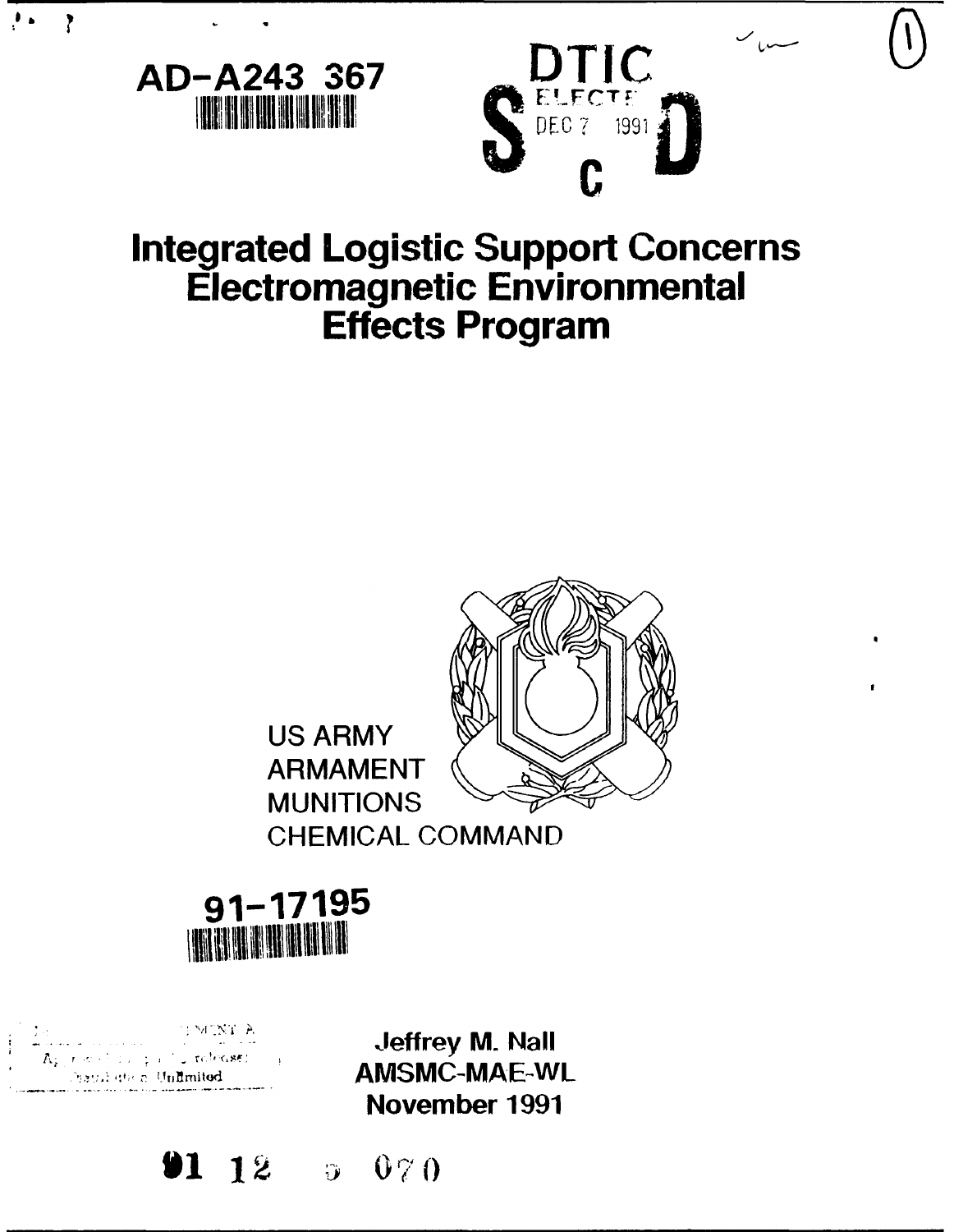| $\mathcal{L}_{\mathcal{S}}$<br>$\pmb{\Psi} = \mathbf{0} \times \mathbf{0}$ .<br>SECURITY CLASSIFICATION OF THIS PAGE                                                                                                                                                                                                                               |                                  |                                                            |                                                                             |                                         |  |                                   |  |
|----------------------------------------------------------------------------------------------------------------------------------------------------------------------------------------------------------------------------------------------------------------------------------------------------------------------------------------------------|----------------------------------|------------------------------------------------------------|-----------------------------------------------------------------------------|-----------------------------------------|--|-----------------------------------|--|
| REPORT DOCUMENTATION PAGE                                                                                                                                                                                                                                                                                                                          |                                  |                                                            |                                                                             | Form Approved<br>OMB No. 0704-0188      |  |                                   |  |
| 1a. REPORT SECURITY CLASSIFICATION<br>UNCLASSIFIED                                                                                                                                                                                                                                                                                                 |                                  |                                                            | <b>1b. RESTRICTIVE MARKINGS</b>                                             |                                         |  |                                   |  |
| 2a. SECURITY CLASSIFICATION AUTHORITY                                                                                                                                                                                                                                                                                                              |                                  |                                                            | 3. DISTRIBUTION/AVAILABILITY OF REPORT                                      |                                         |  |                                   |  |
| 2b. DECLASSIFICATION / DOWNGRADING SCHEDULE                                                                                                                                                                                                                                                                                                        |                                  |                                                            | UNLIMITED                                                                   |                                         |  |                                   |  |
| 4. PERFORMING ORGANIZATION REPORT NUMBER(S)                                                                                                                                                                                                                                                                                                        |                                  | 5. MONITORING ORGANIZATION REPORT NUMBER(S)                |                                                                             |                                         |  |                                   |  |
| 6a. NAME OF PERFORMING ORGANIZATION<br>AMCCOM, Army                                                                                                                                                                                                                                                                                                | $\mathcal{L}^{\mathcal{A}}$      | <b>6b. OFFICE SYMBOL</b><br>(If applicable)<br>AMSMC-MAE-W | <b>7a. NAME OF MONITORING ORGANIZATION</b>                                  |                                         |  |                                   |  |
| 6c. ADDRESS (City, State, and ZIP Code)                                                                                                                                                                                                                                                                                                            |                                  |                                                            |                                                                             | 7b. ADDRESS (City, State, and ZIP Code) |  |                                   |  |
| Rock Island Arsenal<br>Rock Island, IL 61299-6000                                                                                                                                                                                                                                                                                                  |                                  |                                                            |                                                                             |                                         |  |                                   |  |
| 8a. NAME OF FUNDING / SPONSORING<br><b>ORGANIZATION</b>                                                                                                                                                                                                                                                                                            |                                  | <b>8b. OFFICE SYMBOL</b><br>(If applicable)                | 9. PROCUREMENT INSTRUMENT IDENTIFICATION NUMBER                             |                                         |  |                                   |  |
| 8c. ADDRESS (City, State, and ZIP Code)                                                                                                                                                                                                                                                                                                            |                                  |                                                            | 10. SOURCE OF FUNDING NUMBERS                                               |                                         |  |                                   |  |
|                                                                                                                                                                                                                                                                                                                                                    |                                  | PROGRAM<br>ELEMENT NO.                                     | <b>PROJECT</b><br>NO.                                                       | <b>TASK</b><br>NO.                      |  | <b>WORK UNIT</b><br>ACCESSION NO. |  |
| 11. TITLE (Include Security Classification)<br>Integrated Logistic Support Concerns Electromagnetic Environmental Effects                                                                                                                                                                                                                          |                                  |                                                            |                                                                             |                                         |  |                                   |  |
| <b>12. PERSONAL AUTHOR(S)</b><br><b>JEFFREY M. NALL</b>                                                                                                                                                                                                                                                                                            |                                  |                                                            |                                                                             |                                         |  |                                   |  |
| 13a. TYPE OF REPORT<br><b>GUIDANCE</b>                                                                                                                                                                                                                                                                                                             | 13b. TIME COVERED<br><b>FROM</b> | TO                                                         | 15. PAGE COUNT<br>14. DATE OF REPORT (Year, Month, Day)<br>1920<br>91/11/27 |                                         |  |                                   |  |
| 16. SUPPLEMENTARY NOTATION<br>Guidance for Integrated Logistic Support Managers and Team members                                                                                                                                                                                                                                                   |                                  |                                                            |                                                                             |                                         |  |                                   |  |
| 18. SUBJECT TERMS (Continue on reverse if necessary and identify by block number)<br>17.<br><b>COSATI CODES</b><br>E3, EMC, EMI, LSA, ELECTROMAGNETIC, ENVIRONMENTAL<br>GROUP<br><b>SUB-GROUP</b><br><b>FIELD</b>                                                                                                                                  |                                  |                                                            |                                                                             |                                         |  |                                   |  |
|                                                                                                                                                                                                                                                                                                                                                    |                                  | EFFECTS, NUCLEAR HARDENING, SUPPORTABILITY, ILS            |                                                                             |                                         |  |                                   |  |
| 19. ABSTRACT (Continue on reverse if necessary and identify by block number)                                                                                                                                                                                                                                                                       |                                  |                                                            |                                                                             |                                         |  |                                   |  |
| <b>ABSTRACT</b><br>The Department of the Army Electromagnetic Environmental Effects (E3) Program<br>is an effort to incorporate electromagnetic considerations into weapon system<br>vulnerability assessment. The program attempts to insure that Army systems<br>function properly in predicted electromagnetic environments. If shortcomings in |                                  |                                                            |                                                                             |                                         |  |                                   |  |
| system design and operational performance are found, steps are taken to correct                                                                                                                                                                                                                                                                    |                                  |                                                            |                                                                             |                                         |  |                                   |  |

the deficiencies. This paper represents an Integrated Logistic Support approach to interfacing with the **E3** Program and the **E3** engineer.

| 20. DISTRIBUTION / AVAILABILITY OF ABSTRACT<br><b>NO SAME AS RPT.</b><br>$\Box$ DTIC USERS<br><b>XXUNCLASSIFIED/UNLIMITED</b> | . ABSTRACT SECURITY CLASSIFICATION<br>UNCLASSIFIED                                            |
|-------------------------------------------------------------------------------------------------------------------------------|-----------------------------------------------------------------------------------------------|
| 22a. NAME OF RESPONSIBLE INDIVIDUAL<br>JEFFREY NALL                                                                           | 22b. TELEPHONE (Include: Area Code)   22c. OFFICE SYMBOL<br>AMSMC-MAE-WL<br>782-2673<br>(309) |
| DD Form 1473, JUN 86<br>Previous editions are obsolete.                                                                       | SECURITY CLASSIFICATION OF THIS PAGE                                                          |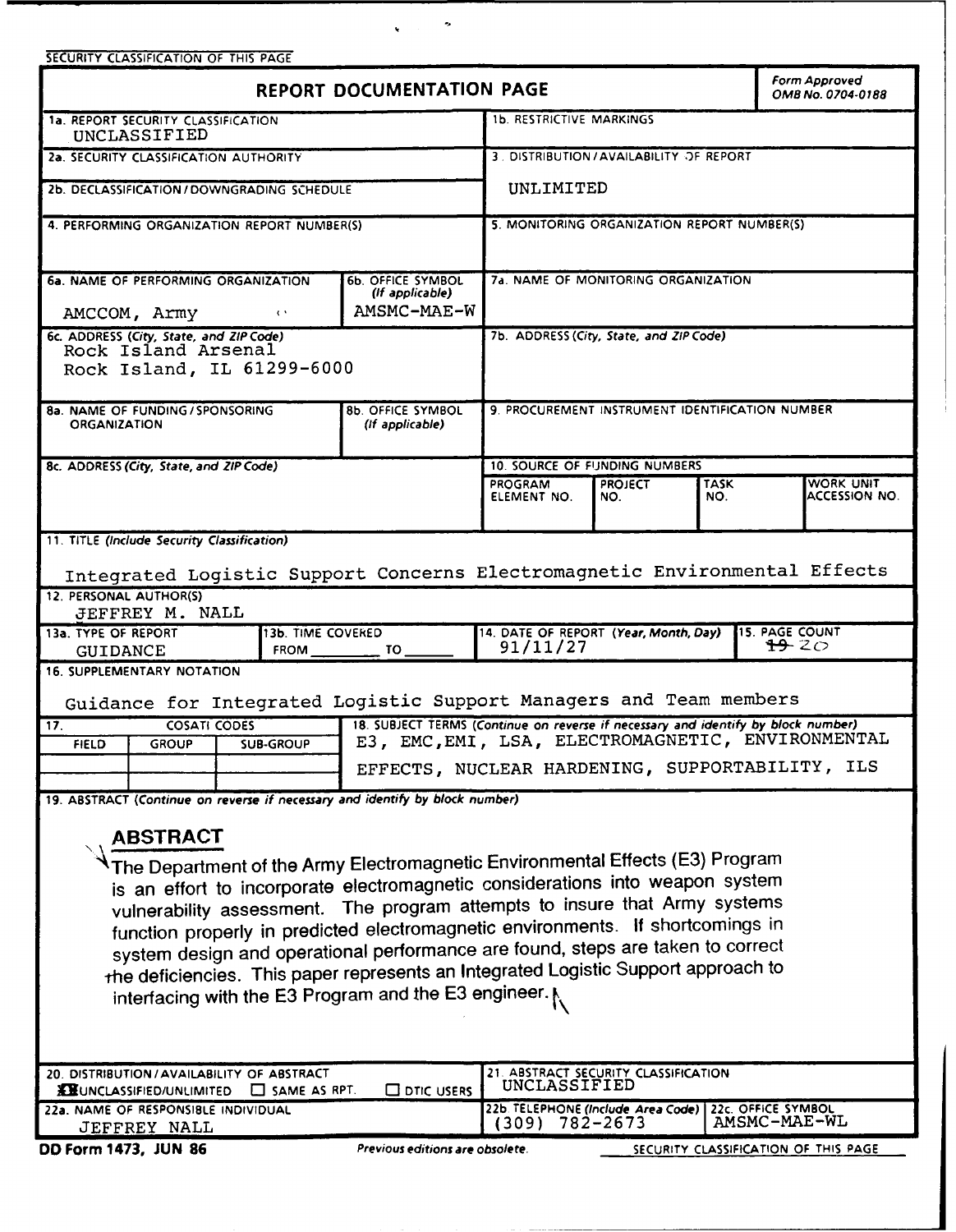## **ABSTRACT**

 $\overline{\mathbf{f}}$ 

 $\mathbf{I}$ 

The Department of the Army Electromagnetic Environmental Effects (E3) Program is an effort to incorporate electromagnetic considerations into weapon system vulnerability assessment. The program attempts to insure that Army systems function properly in predicted electromagnetic environments. **If** shortcomings in system design and operational performance are found, steps are taken to correct the deficiencies. This paper represents an Integrated Logistic Support approach to interfacing with the **E3** Program and the **E3** engineer.

Proponency for this document is assumed **by** the Logistic Support Analysis office of the Maintenance Engineering Division, Maintenance Directorate, of Headquarters, **U.S.** Army Armament, Munition, and Chemical Command. Suggested changes or comments should be directed to:

> **HQ,** Armament, Munitions, and Chemical Command **ATTN:** AMSMC-MAE-WL Rock Island Arsenal Rock Island, IL **61299-6000**

|                                |                      |   | $e_{\zeta_{\zeta_{Q}}}$ |
|--------------------------------|----------------------|---|-------------------------|
|                                | Accession For        |   | INSPECTED               |
|                                | NIIS <b>SRAAI</b>    | Π |                         |
| <b>DTEC TAB</b>                |                      | П |                         |
|                                | <b>Uperationment</b> | ⊓ |                         |
|                                | Justifieation        |   |                         |
| $\mathbf{y}_{\cdot\cdot\cdot}$ |                      |   |                         |
|                                | Distributien/        |   |                         |
|                                | Aveilability Codes   |   |                         |
|                                | Avail and/er         |   |                         |
| Dist                           | Special              |   |                         |
|                                |                      |   |                         |
|                                |                      |   |                         |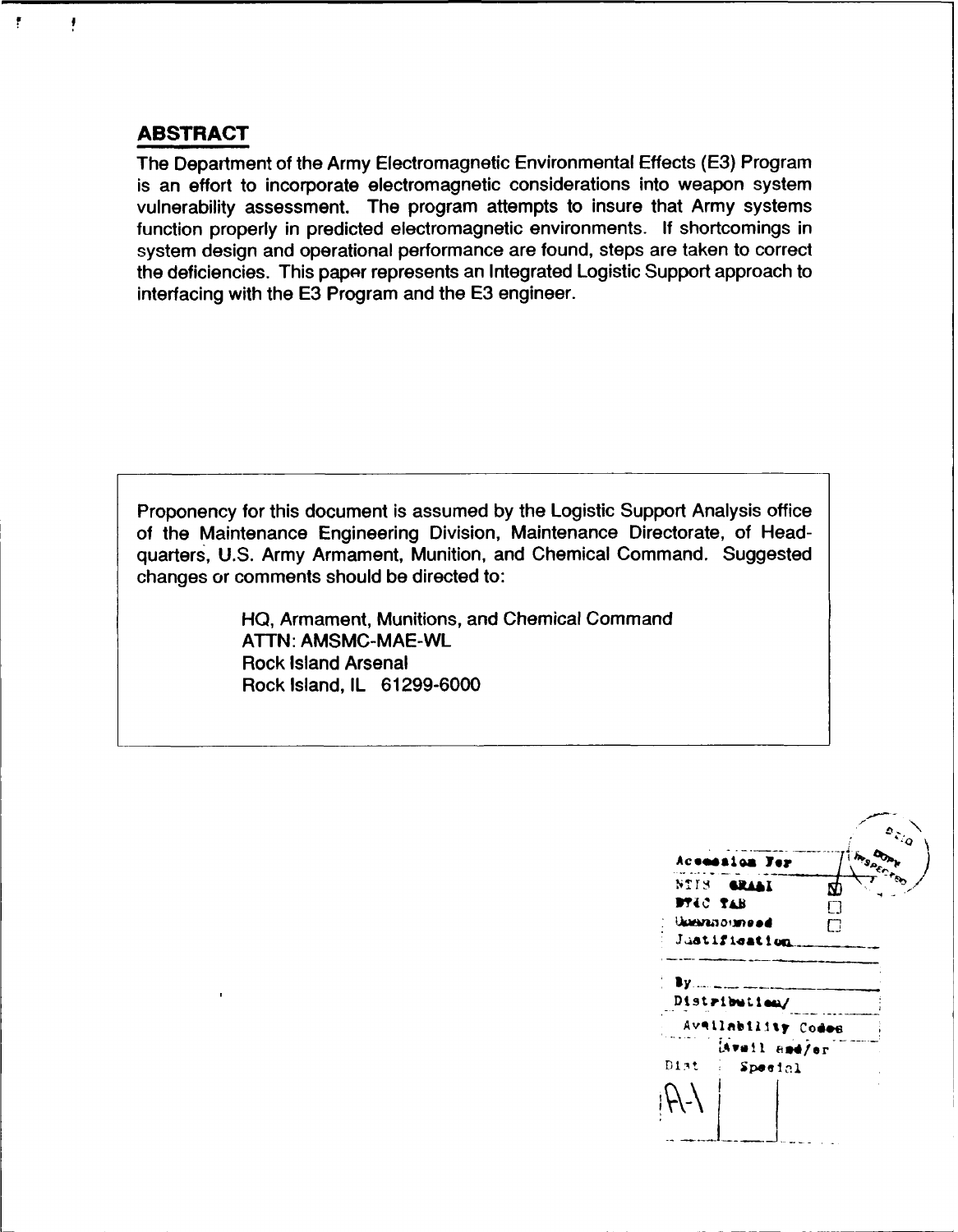# **ACKNOWLEDGEMENT**

 $\overline{\mathcal{L}}$ 

Ron Duclos has been a guiding force in this effort since its inception. Recognition should be given to both Mr. Norman Svendsen and Mr. Jim Meehan for their help in the creation of this document, through phone conversations and materials provided.

The phone is a vital link in the Electromagnetic Environmental Effects Program. **All** of the Points of Contact listed in the "Available Resources" section of this document will provide excellent support in any Electromagnetic Environmental Effects effort on any Manager's system.

Also, Mr. Ned Shepherd should be recognized for his contribution of logistic expertise to this document.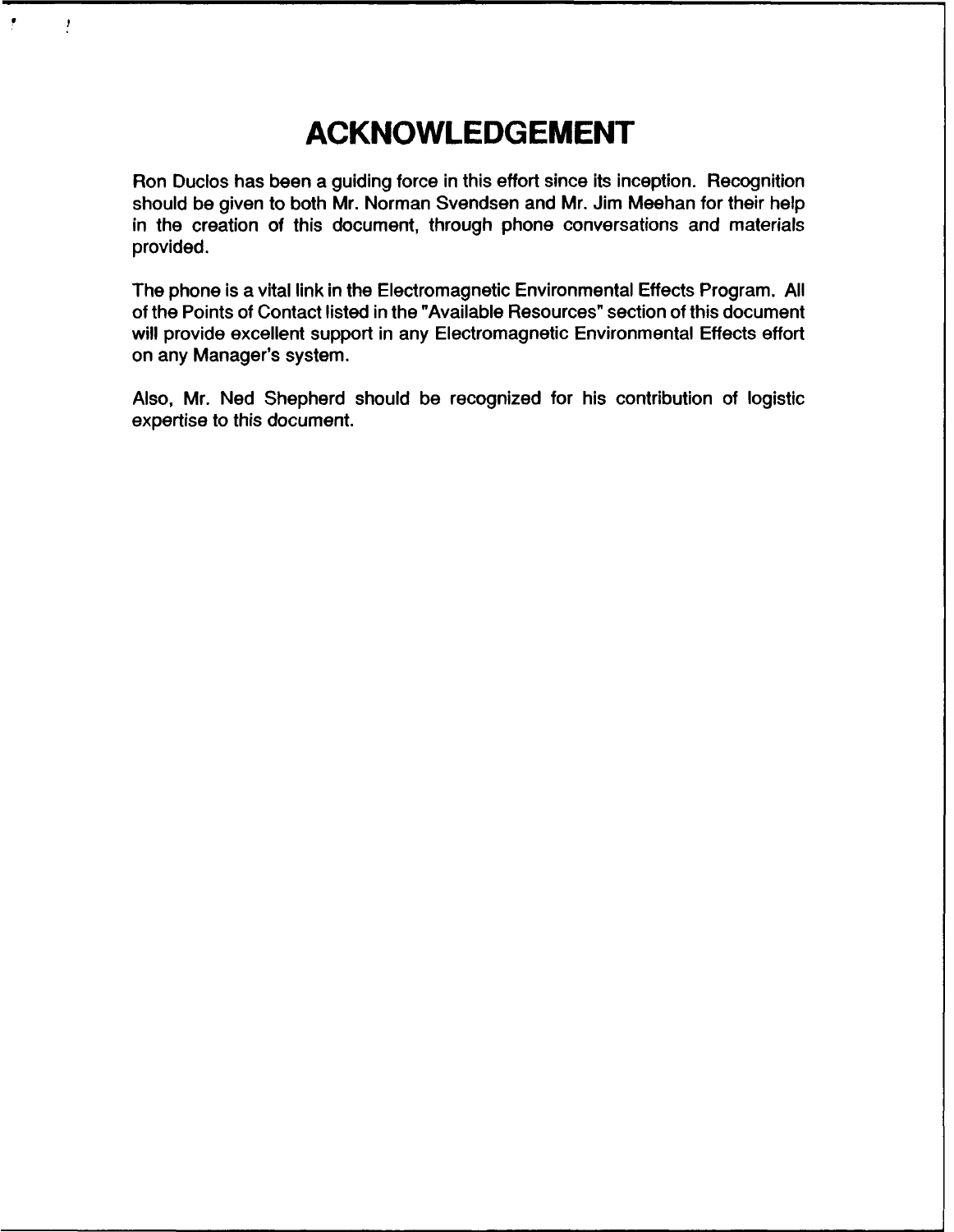# **Table of Contents**

 $\hat{\mathbf{r}}$ 

 $\frac{1}{2}$ 

| LOGISTIC SUPPORT ANALYSIS 4                                    |  |
|----------------------------------------------------------------|--|
|                                                                |  |
|                                                                |  |
| 2) Scheduling and Funding 5                                    |  |
|                                                                |  |
| 4) Nuclear Hardness Maintenance and Surveillance Transfer 1986 |  |
| A PRIMER                                                       |  |
| GLOSSARY OF TERMS 11                                           |  |
| AVAILABLE RESOURCES 14                                         |  |
|                                                                |  |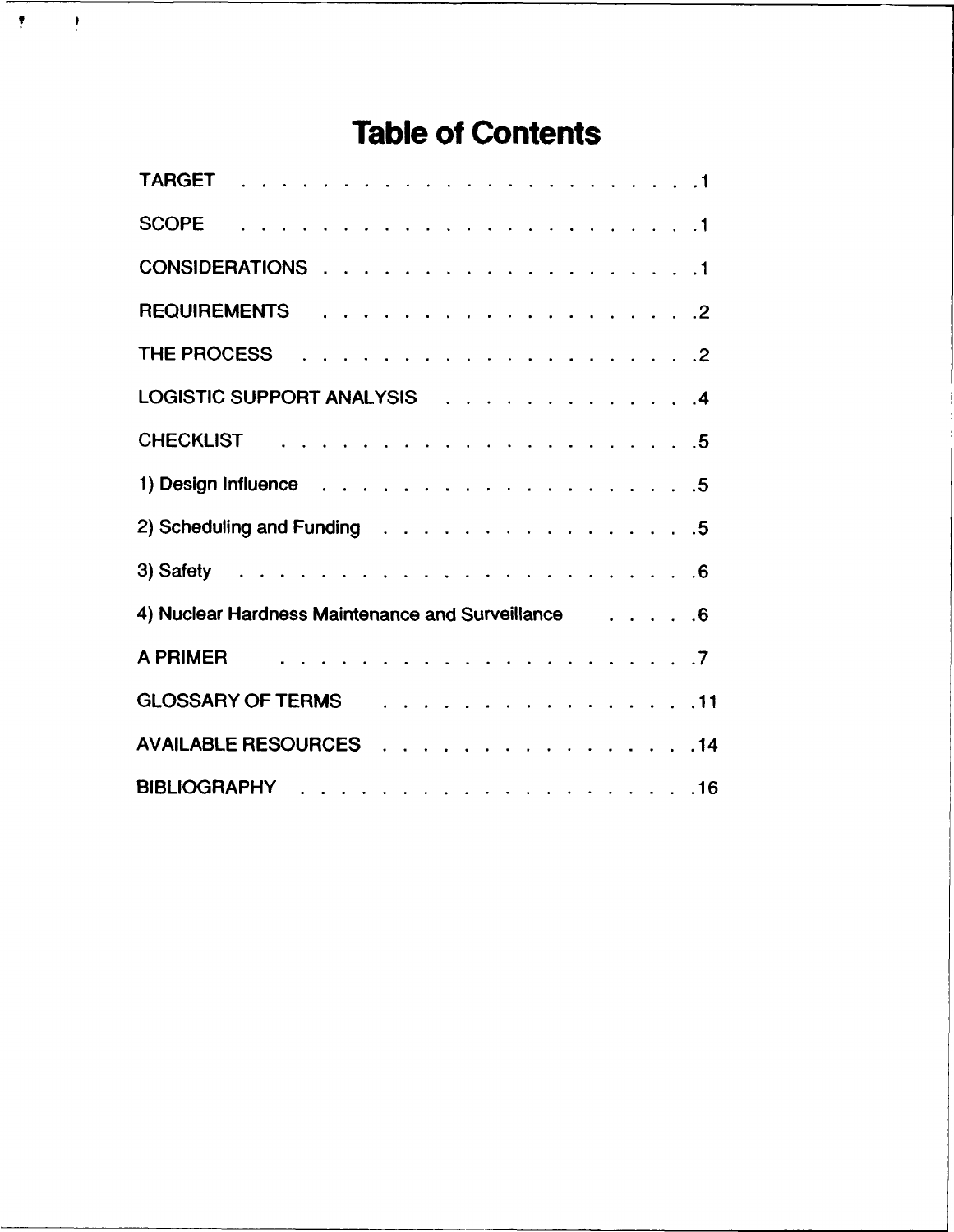# **Electromagnetic Environmental Effects (E3)**

# **TARGET**

J,

The primary intended audience for this guidance is the Integrated Logistic Support Manager **(ILSM),** and Team members, on weapon systems that contain electrical/electronic components. However, all Army systems are required to address **E3** Program concerns.

# **SCOPE**

The breadth of this document is not all inclusive; for more technical information refer to documents in the bibliography or an Electromagnetic Environmental Effects **(E3)** Engineer. This guidance covers what an Integrated Logistic Support Manager should be concerned about when considering Program requirements.

# **CONSIDERATIONS**

Electromagnetic Environmental Effects need to be considered over a system's life cycle **by** Integrated Logistic Support Managers (ILSMs) and Team members. It is neither feasible nor appropriate to make every component (even every weapon system) hardened against all electromagnetic influence. However, it is reasonable to expect that systems will work when required in their predicted electromagnetic environment. Incorporation of electromagnetic effects concerns into both the Integrated Logistic Support Plan **(ILSP)** and the Maintenance Plan (typically found in the **ILSP)** will aid in fulfilling the expectations of weapon systems.

There is a broad spectrum of Electromagnetic Environmental Effects to consider when planning support for a weapon system in development (or even a Non-Developmental Item **(NDI)).** Electromagnetic effects to be considered (if applicable to the environment of the weapon system) include:

- Electro Static Discharge Electromagnetic Interference
- **"** Electromagnetic Compatability Electromagnetic Vulnerability
- 
- 
- 
- Electromagnetic Susceptibility Electromagnetic Pulse
- \* Electromagnetic Radiation Hazards **-** Threat of Radio Frequency Energy
- Lightning Effects  **Electronic Warfare**
- *.* Electronic Countermeasures **-** High Power Microwaves
- 
- 
- Jamming/Interception . Component to Component Interference
- **1** Definitions of these terms. taken from *AU01-37 (AeronaticgI Lesign* Standard), **may** be found in the Glossary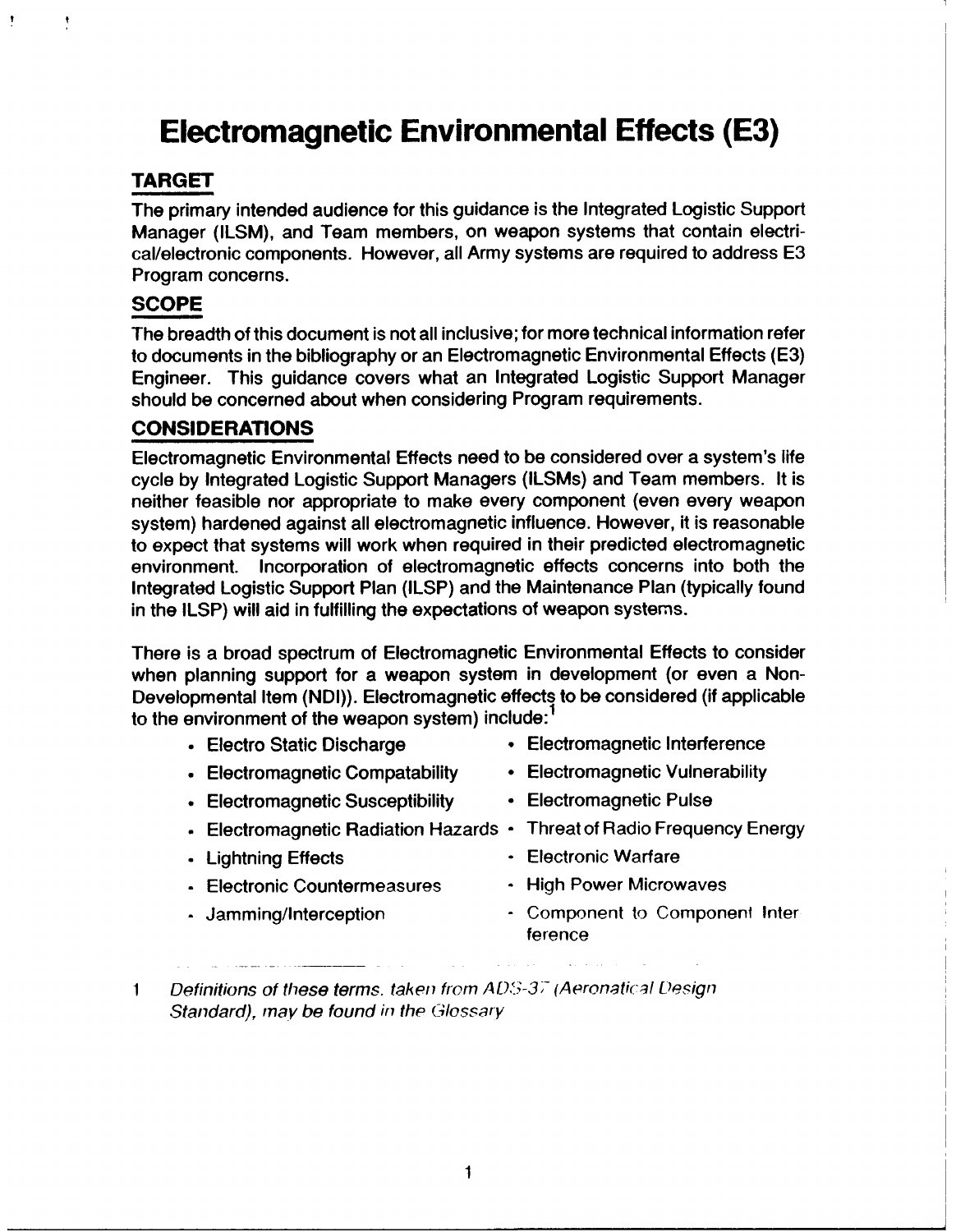## **REQUIREMENTS**

J.

The Assistant Secretary of the Army, Research, Development, and Acquisition **[ASA(RDA)]** guidance<sup>2</sup> requires that "E3 requirements shall be developed and incorporated as identifiable sections/chapters of the Maintenance Plan and/or the Integrated Logistic Support Plan for each Army system."

The guidance also mentions, "Appropriate actions must be taken **by** Program Sponsors, user representatives, material developers, breakout managers and item managers to reduce to an acceptable level the risk associated with electromagnetic radiation, throughout the operational life of the equipment. These managers must assure that their items are maintainable in design and are maintained in practice at an acceptable level of readiness to operate in the anticipated electromagnetic environment throughout the life cycle.

**...The E3** hardness of each Army system shall be maintained throughout its life cycle as part of normal maintenance. Regardless of complexity of the systems, **E3** surveillance concepts should be developed which utilize the lowest practical maintenance level, e.g, visual inspection of grounds, bonds, and shields **by** operational personnel and minimize use of **highly** specialized **CONUS** based **E3** test facilities."

### **THE PROCESS**

Electromagnetic effects are largely dealt with in the design phase or concept phase **by** the design engineers. The supportability of the system also needs to be considered **by** these design engineers and the Integrated Logistic Support Managers. Different hardening methods require different supportability considerations. Choices such as which parts should be hardened, purchase of hardened vs. non-hardened replacement parts, maintenance procedures to maintain a hardened system, testing and monitoring of a hardened system, and procedures that sustain electromagnetic sensitive systems will all affect the maintenance concept and operations. The above considerations should be input when developing an Logistic Support Analysis **(LSA)** Strategy. The **ILSM** should also ensure **E3** requirements are written into contracts for reacquisition of the end item and procurement of supply parts.

There is a process through which an attempt is made to counter all applicable Electromagnetic Environmental Effects to a weapon system. This process includes an Electromagnetic Environmental Effects Requirements Board (E3RB) arid the Program Sponsor (PM/PEO). The Program Sponsor, user representative, and material developer, as part of the E3 Requirements Roard, help predict the electromagnetic environment of the system, predict weapon system performance

 $\overline{c}$ Army Acquisition Executive Policy Memorandum 91-3, to be written into AR 70-1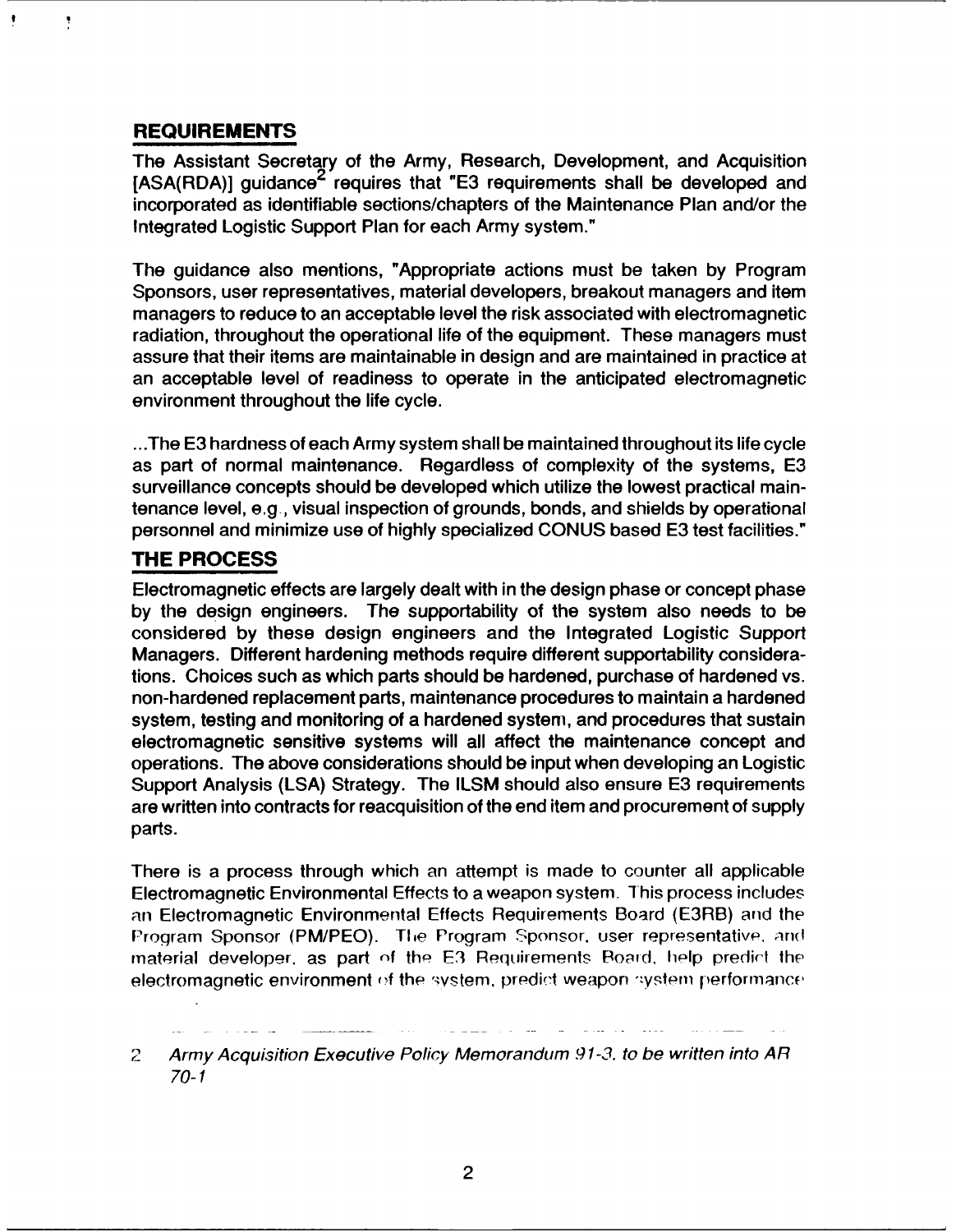in the environment and develop a long term strategy to deal with the electromagnetic effects.

 $\blacktriangleleft$ 

The Electromagnetic Environmental Effects Working Group (E3WG) conducts analyses and provides technical input to the E3 Requirements Board. Integrated Logistic Support is a key member of the Working Group. Other members include the AMCCOM E3 Point of Contact (E3POC), Program Sponsor or designated representative, user representative, Product Assurance Directorate, Safety, Explosive Ordnance Disposal, and other advisory members as appropriate. Using this information and suggestions, the Requirements Board decides upon a course of action.

The Maintenance Engineering Integrated Logistic Support Management Team member should be of help in reviewing documents generated through the Army E3 Program. A maintenance oriented perspective when reviewing repair procedures and parts will aid the ILS Manager's review of E3 documents. Suggestions might also be gained from Maintenance Engineers and Equipment Specialists concerning possible shortcomings in the considerations of the Electromagnetic Environmental Effects Requirements Board and Working Group.

The ILS Manager's primary responsibilities in the above process are largely advisory, in conjunction with incorporating E3 into the ILS Plan (and assessments as necessary). In the existing guidance  $\sigma$  for the writing of an ILS Plan, there are several sections concerned with topics relevant to Electromagnetic Environmental Effects. The easiest way to address the program is to place all E3 ILS and Maintenance concerns in one location, and reference redundant concepts of other sections to it<sup>4</sup>, within the ILS Plan. The creation of a new section titled "Electromagnetic Environmental Effects," to be placed at the end of section II of the Integrated Logistic Support Plan, is neccesary due to ASA(RDA) requirements<sup>5</sup> of the Electromagnetic Environmental Effects Program.

- **4** Specifically. sections: ILS ELEMENTS' Design Influence (d) and Maintenance Plan (i), of the Integrated Logistic Support *Plan*
- 5 AA E Policy Memo 91-3 states that the E3 section of the ILSP 'be developed and incorporated as identifiable sections/chapters *":* the end of Section *II* of the ILSP is appropriate for E3 considerations

*<sup>3</sup>* DA Pam 700-55. Instructions for Preparing the Integrated Logistic Support Plan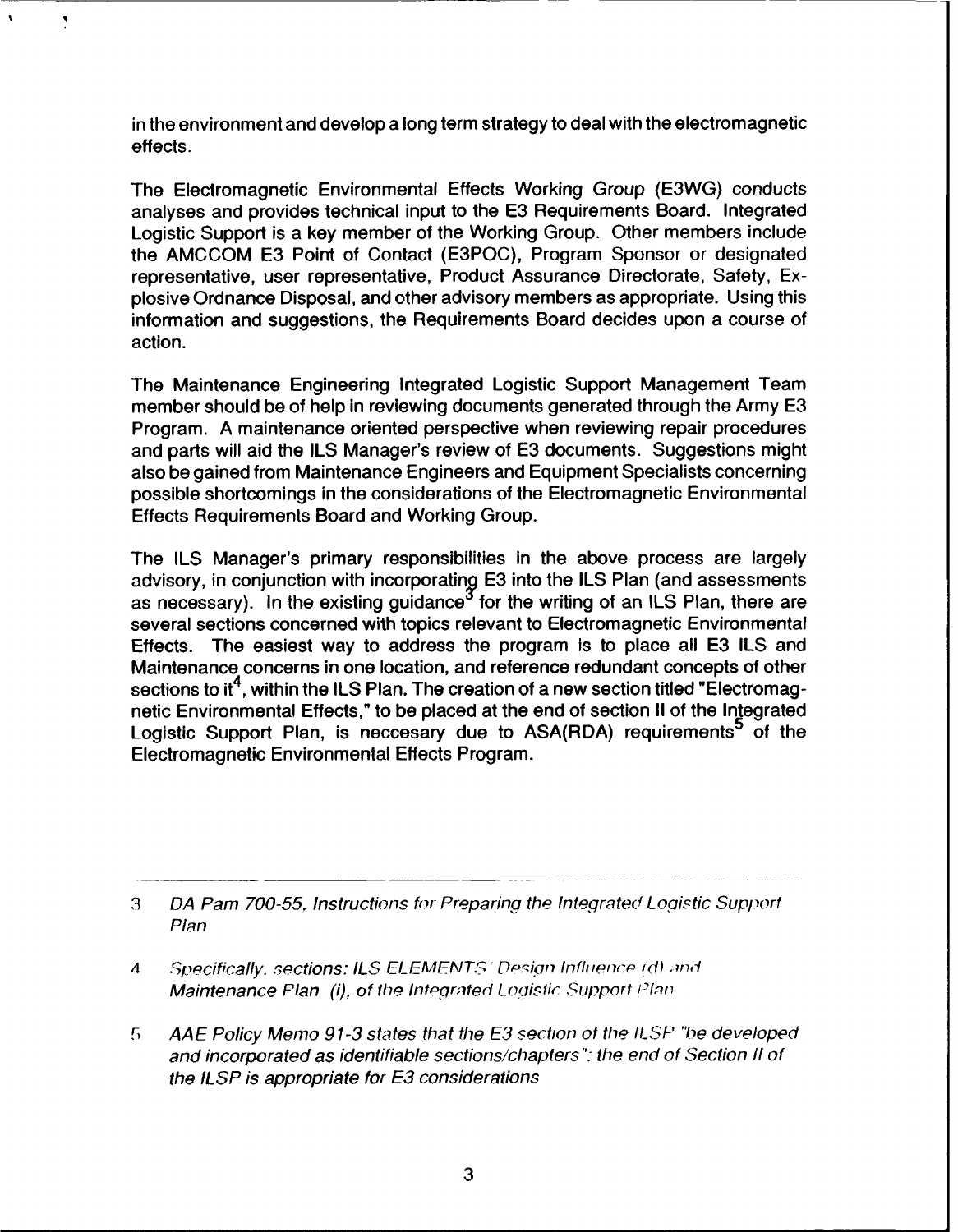# **LOGISTIC SUPPORT ANALYSIS**

Ņ

**A** better weapon system will result if Electromagnetic Environmental Effects are considered during the development of an **LSA** Strategy (Task **101).** Ensuring that the design engineer is aware of supportability concerns during the design process is a primary goal of the Integrated Logistic Support process and will influence the reliability of the system in the field. Maintenance engineering should be of help in accomplishing this goal.

There are many tasks that could be used to conduct analyses relevant to electromagnetic effects. Listed below are some of the tasks that should be performed **:**

- Task 103- Program and Design Reviews, necessary for review of design and Logistic Support Analysis for concurrence with electromagnetic concerns
- Task 201- Use Study, consideration of what environment the system should be able to operate within
- **"** Task 205- Supportability and Supportability Related Design Factors, Electromagnetic Environmental Effects design constraints and supportability goals
- Tasks in the 300 series- Preparation and Evaluation of Alternatives, these can address such considerations as Reliability Centered Maintenance, Level of Repair, method of hardening and other design and support tradeoffs
- Task 401- Task Analysis, packaging, storage requirements, integration of Electromagnetic Environmental Effects findings into Integrated Logistic Support Documentation, and determination of training requirements
- Task 501- Supportability Assessment, Test and evaluation of hardening, update Logistic Support Analysis Records and Support Plan, and analyze operational capability in environment.

Performance of Logistic Support Analyses will eliminate some of the problems associated with Electromagnetic Environmental Effects that occur after the system has been fielded. Consideration of the system's environment in this way will increase its reliability for the soldier.

6 Logistic Support Analysis should always be tailored for the unique aspects of each weapon system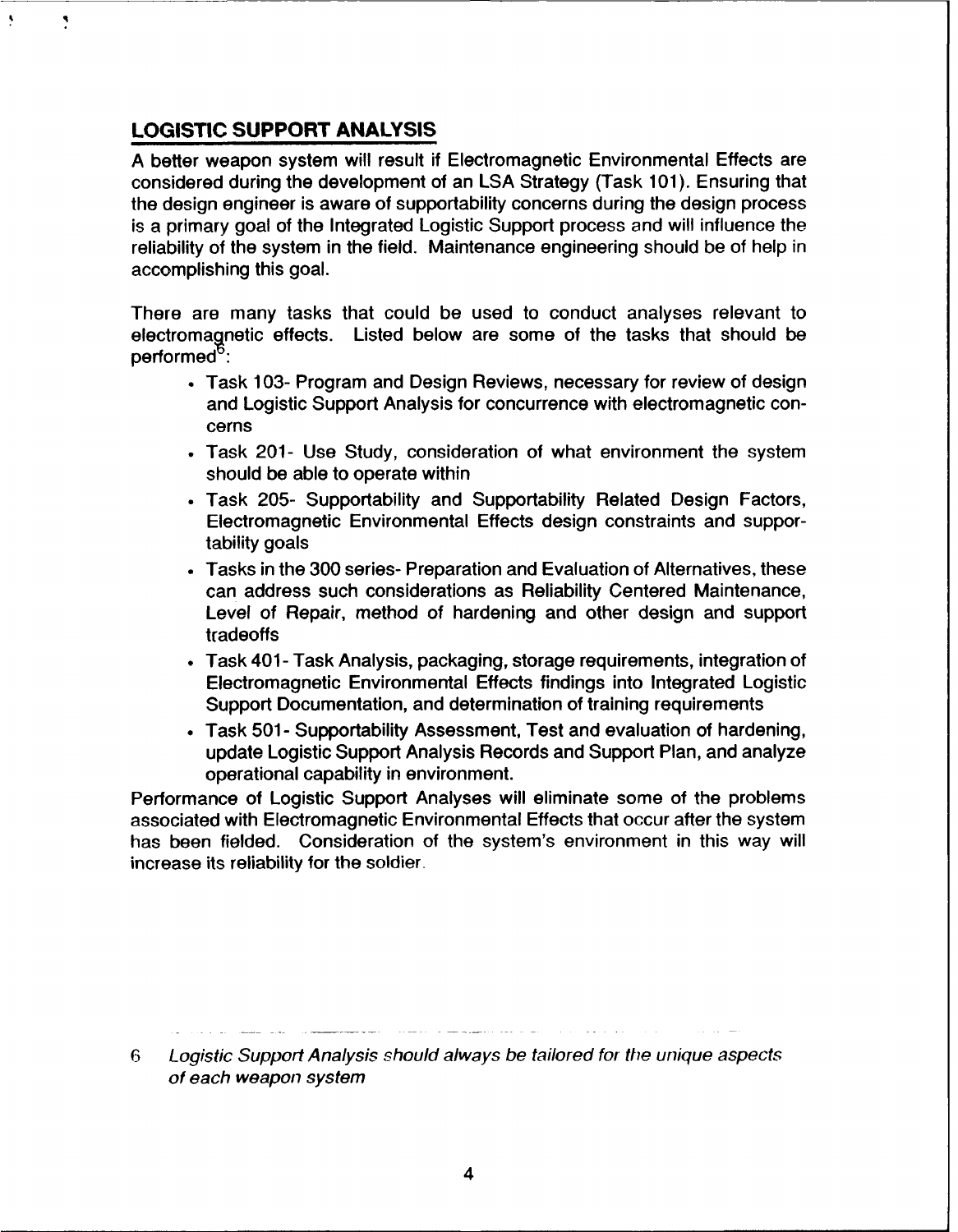Electromagnetic Environmental Effects Section of ILSP **CHECKLIST:**

#### **1. Design Influence**

¥.

Ņ

- a. Electromagnetic Interference **(EMI)**
	- **(1)** environment
	- (2) enemy jamming
	- **(3)** corrosion control
	- (4) component to component
- **b.** Electromagnetic Pulse (EMP)/Nuclear Hardening
- c. Electromagnetic Compatability **(EMC)**
- **d.** Electromagnetic Vulnerability (EMV) analysis and measurement of the degree of EM Susceptibility
- e. Design Tradeoff for nuclear hardening
- **f.** Tradeoff for method of protection

# **2. Scheduling and Funding**

- a. Advising
	- **(1)** Electromagnetic Environmental Effects Requirements Board (E3RB)

(2) Providing input to Electromagnetic Environmental Effects Working

- Group **(E3WG)** as an Integrated Logistic Support Manager
- **(3)** Testing
- (4) Timing before first Milestone
- **b.** Reviewing
	- **(1)** Electromagnetic Environmental Effect- Working Group (E3WG) suggestions
	- (2) Testing Findings: Logistic Support Analysis Record relevance
- c. Requesting funding from Program Sponsor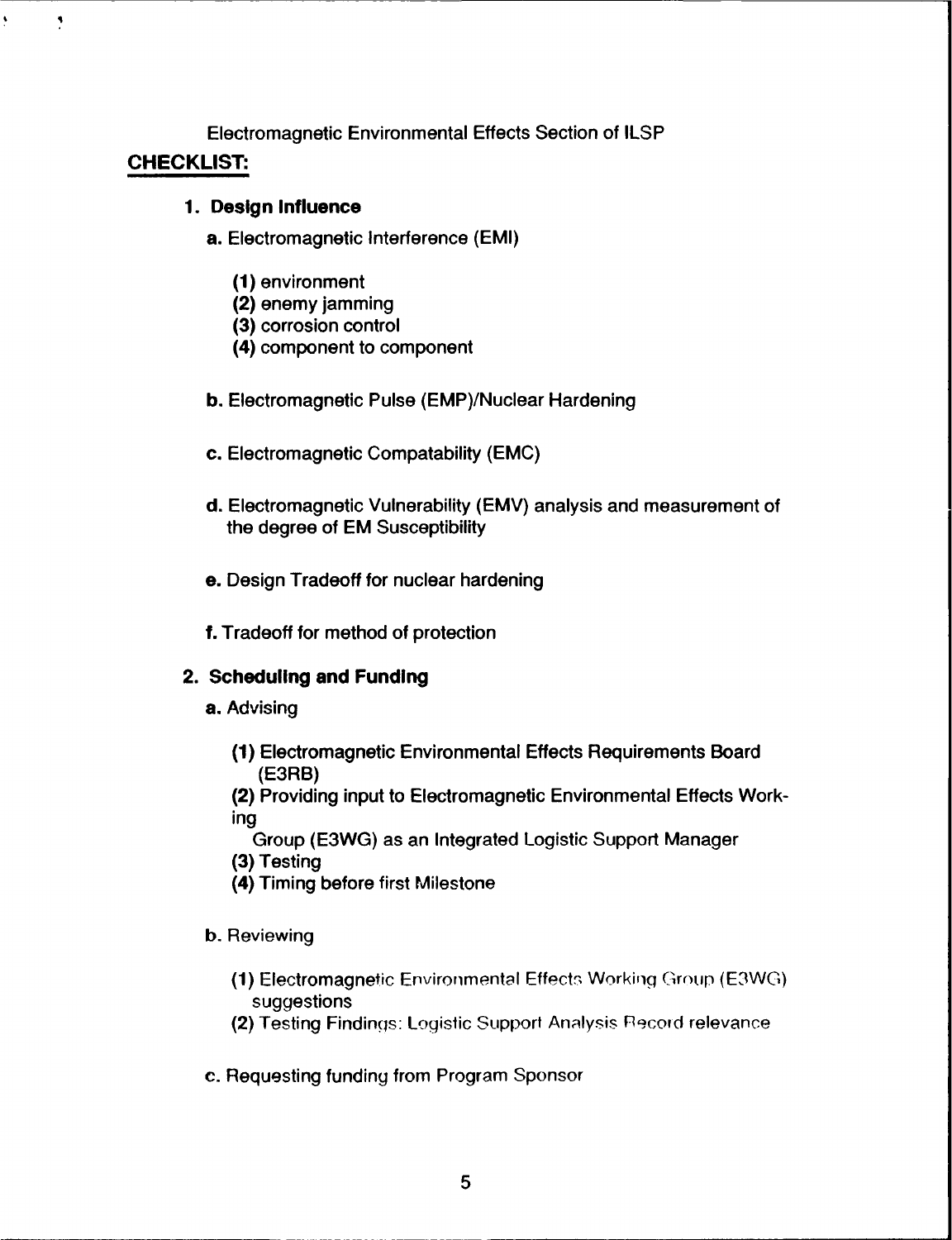#### **3. Safety**

 $\ddot{\phantom{1}}$ 

Ņ

a. Electromagnetic Radiation Hazards (EMRH)

- **(1)** Hazards of Electromagnetic Radiation to Ordinance (HERO)
- (2) Hazards of Electromagnetic Radiation to Personnel (HERP)
- **(3)** Hazards of Electromagnetic Radiation to Fuel (HERF)
- **b.** Training and Publications

#### **4. Nuclear Hardness Maintenance and Surveillance**

- a. Proper maintenance procedures
	- **(1)** Training
	- (2) Publications

#### **b.** Surveillance and testing for hardness

- **(1)** Reliability Centered Maintenance (RCM)
- (2) Surveillance procedures- support parts as well as system
- **(3)** Level of maintenance
- (4) Requirements
- **(5)** Ensure replacement parts are hardened as originals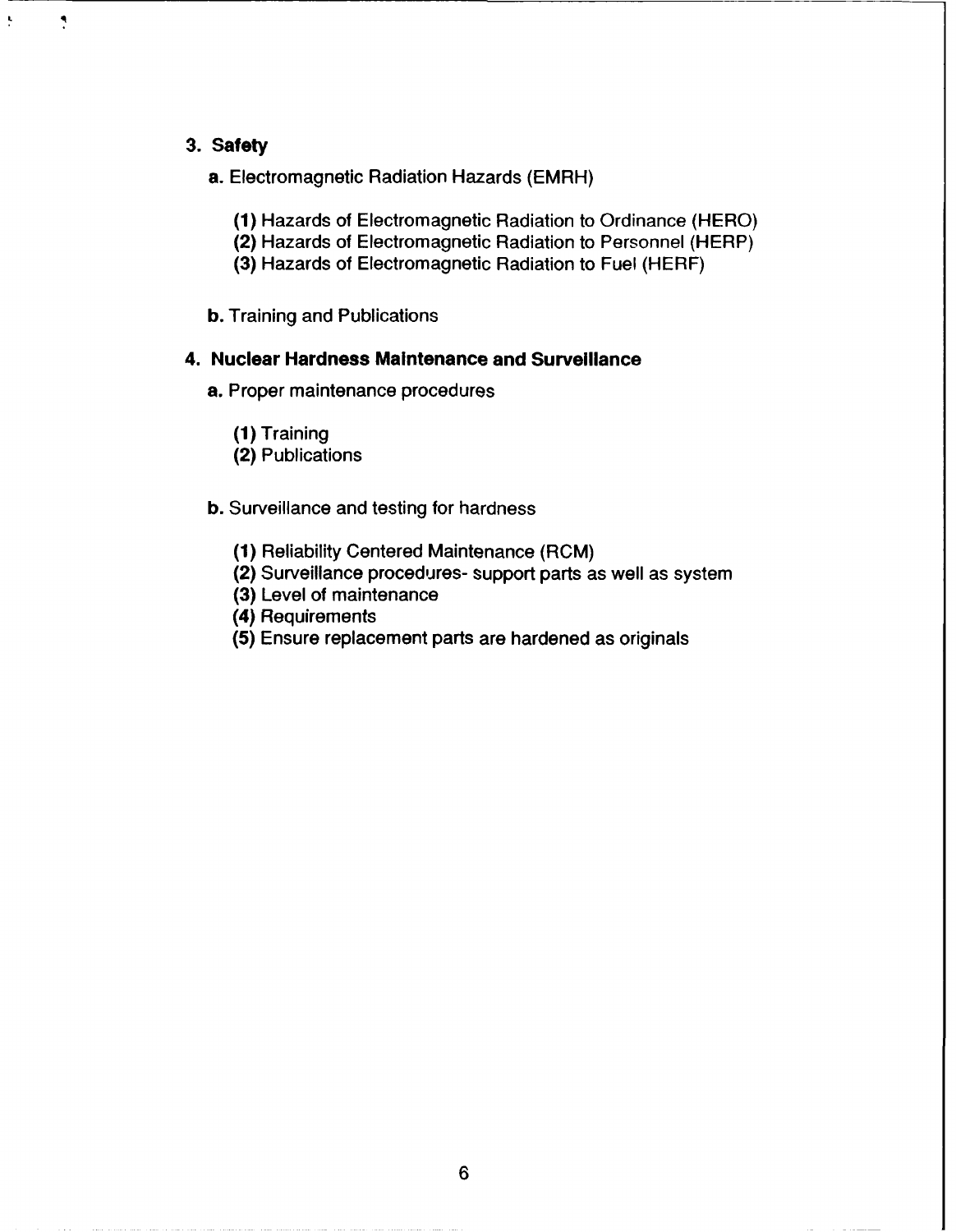## **A PRIMER**

 $\ddot{\phantom{1}}$ 

**I.** The first part of the Electromagnetic Environmental Effects section of the **ILS** Plan should be concerned with Design Influence. Design Influence is a prime player in insuring the reliability and supportability of the weapon system. Possible **E3** problems must be considered in the design phase. Physical or performance degradation of the system due to Electromagnetic Interference (EMI) is a common problem. EMI may take shape in many forms: environmental "noise", enemy jamming using Radio Frequency (RF) energy, degradation of contacts (bonding) due to corrosion, or even intercomponent magnetic field interference within a weapon system. For those systems intended to withstand the electromagnetic effects of a nuclear blast, Electromagnetic Pulse (EMP) testing should occur. Hardening of the system offers protection from this broadband, high power effect of short duration.

Vulnerability of the system to intentional jamming or destruction, and susceptibility to other battlefield environment electromagnetic energy should also be considered. The proper support of a system in the field can only take place if the system works under predicted field conditions. Electromagnetic Compatability (EMC) is achieved when EMI is eliminated and all components and systems are communicating and functioning effectively.

There are generally four methods of protecting a weapon system or component from harmful electromagnetic effects, all of which affect the maintenance concept.<sup>8</sup> The first method, hardening, is the technological approach to protecting systems and components from electromagnetic effects. The second method that can be used to eliminate problems caused by electromagnetism is called an Operational Fix. This method is basically operational avoidance of electromagnetic sources and elimination of reliance on susceptible items. Another basic method that can be used is called Proliferation, fielding the system in sufficient numbers to compensate for

- 7 Testing facilities have the capability to simulate the electromagnetic after-effects of a nuclear blast, through use of powerful generators and conduction coils to generate a powerful uni-directional magnetic field within the structure
- **8** The Maintenance Concept plays a large role in determining appropriate support actions for a system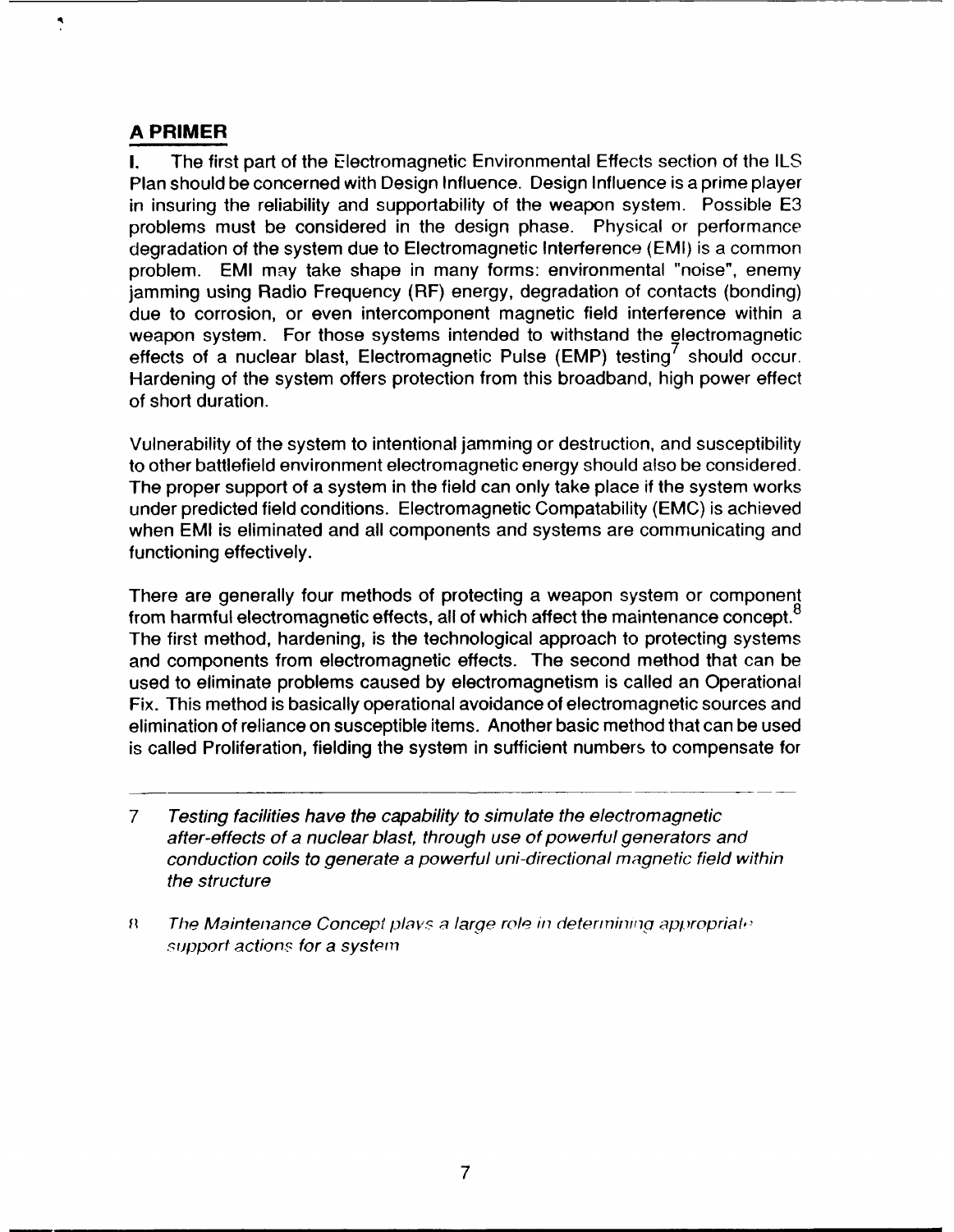expected susceptibility. The remaining option is called Mobility and Dispersion, mobilizing and/or dispersing systems to increase survivability rates and compound targeting difficulties. This method is effective in preventing interference from systems designed for intentional jamming and degradation of systems. An ideal system protection strategy utilizes a combination of these methods.

Ņ

In many cases, all component parts or subsystems cannot be adequately hardened against electromagnetic interference due to weight restrictions, space limitations, lack of funding, or other development limiting factors. A tradeoff of which parts need to be hardened, as well as a tradeoff on what level of hardening for the predicted environment, are analyses that need to be performed. Additional considerations are the method of hardening or protection<sup>9</sup> and design related factors that might affect maintenance or support. In simpler systems such analyses could rely on experience and judgement, in the more complicated systems Logistic Support Analysis (LSA) tasks might be used to gather data and conduct analyses. A combination of tasks in the 300 series<sup>10</sup>, suitably tailored, would give the best results.

**II.** There are several actions within the framework of the program that an Integrated Logistic Support Manager (ILSM) should do, and schedule for, to provide maximum benefit to the weapon system. Effort should be made to advise the Electromagnetic Environmental Effects Requirements Board (E3RB) from a supportability standpoint in its consideration of the weapon system. The members of the board change for each system. Voting members of the board are the Material Developer, Program Sponsor, user representative, and technical/engineering members. The E3RBs are held as early as possible, preferrably before Milestone I, to develop criteria for the weapon system. The board will provide its suggestions to the Program Sponsor of the system. The Board is technically supported by the Electromagnetic Environmental Effects Working Group (E3WG), chaired by the AMCCOM E3POC, and of which Integrated Logistic Support is a member. The Working Group provides recommendations, along with supporting rationale, to the Requirements Board. The ILSM should request to be furnished all of this information. The Board findings should be reviewed by the ILSM and Team members for

9 Hardening and protection refer to the process of designing a system to withstand harmful electromagnetic effects

*I0 300 Series LSA tasks are concerned with the Preparation and Evaluation of* Alternatives, in the design and *support of a system*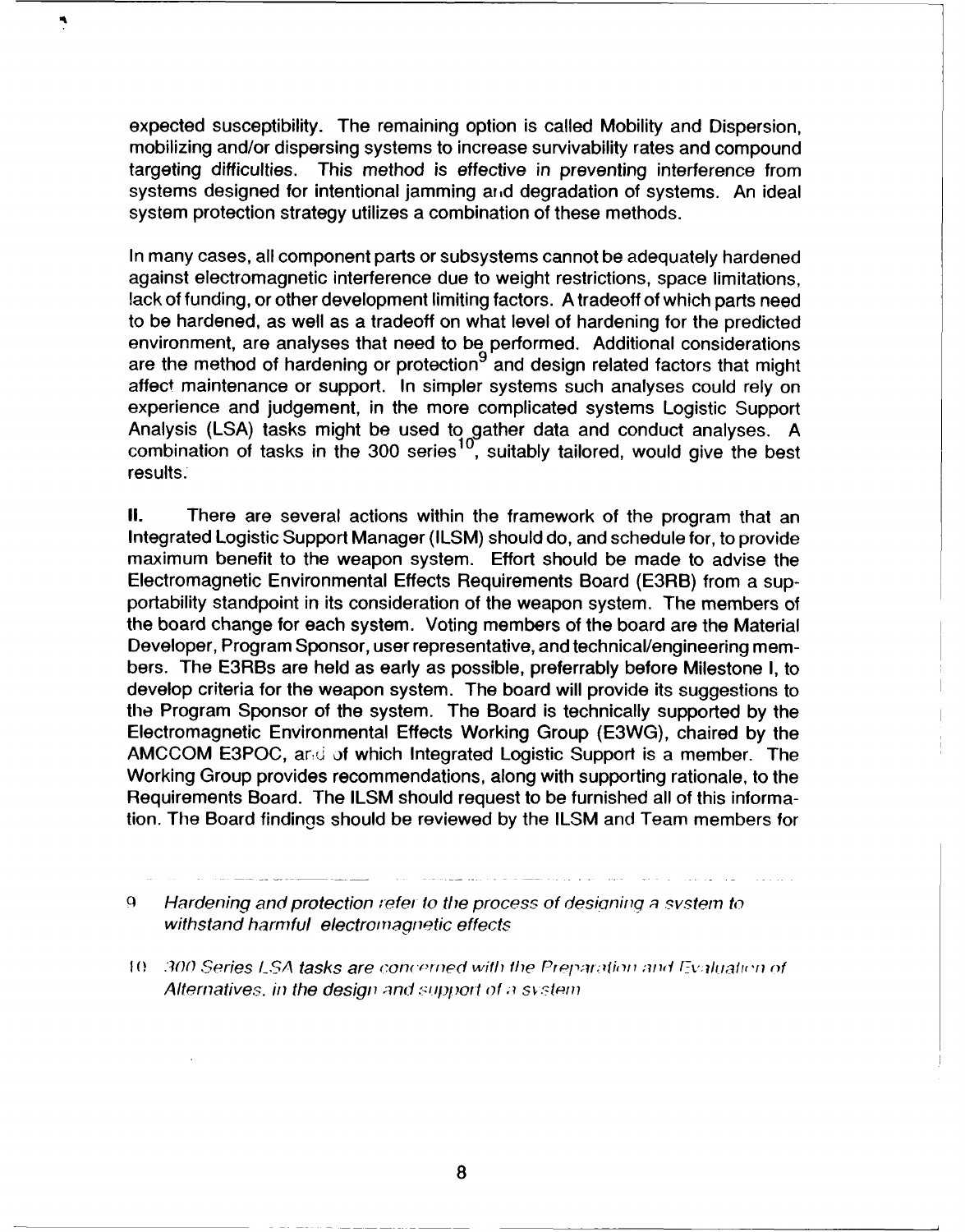impacts on the weapon system. Testing may have been called out that duplicates Logistic Support Analysis already performed or perhaps more testing is needed.

The Program Sponsor<sup>11</sup> is the main interface to the Requirements Epard, the Integrated Logistic Support Manger acts in a largely advisory role for Electromagnetic Environmental Effects Program efforts. However, for supportability to be properly represented, the Integrated Logistic Support Manager should be in contact with the Project Manager, actively advising both Program Sponsor, Requirements Board, and providing input to the E3 Working Group. Material changes, changes in mission, or changes in threat require a re-evaluation by the Board and the process begins again. The Program Sponsor may be able to provide information to the ILSM as well. The ILSM should keep current on any new data from testing so that Logistic Support Analysis Documentation (LSAD) and Record (LSAR) entries may be updated if necessary.

It may be necessary to contact the Program Manager office if major involvement in the Eleciromagnetic Environmental Effects Program by the Integrated Logistics Support Manager is forseen. All funding for this program will be obtained from the Program Manager for the weapon system. Manhours might be charged to the Program Manager, as well as travel, that is due to involvement in the Working Group and planning. E3 related Logistic Support Analysis costs will probably not be funded outside of the monies for all other Logistic Support Analysis.

**II1.** Electromagnetic Radiation may have harmful effects to both equipment and personnel. There may be a direct influence on personnel such as irradiation of the body, or an indirect influence such as a malfunction of the system due to Electromagnetic Interference that places the operator in danger. The environment must be considered for its influence on the operators. Also, guidance should be developed in the form of training and publications that informs the operators of what maintenance and operation procedures are acceptable and which are unsafe due to dangerous levels electromagnetic radiation. Obvious examples are: don't stand in front of an emitting radar, sit on radiating components, or grab bare (uninsulated) power cables.

There are Logistic Support Analysis and Integrated Logistic Support Programs in existence currently that account for safety of personnel. MANPRINT has personnel as its largest concern. Other analysis such as the Reliability Centered Maintenance !3afety Analysis also help in protecting the soldier from danger. The E3 Prograrn is an extension of this concern and may illuminate problems unseen by the other efforts in the electromagnetic environment.

**<sup>11</sup>**Effectively, whomever is the Program Manager. and in sonme cases the *WSM* (when there is no PM or *PEO* for a system). will have responsibifity for ensuring that E3 Program requirements have been *met.*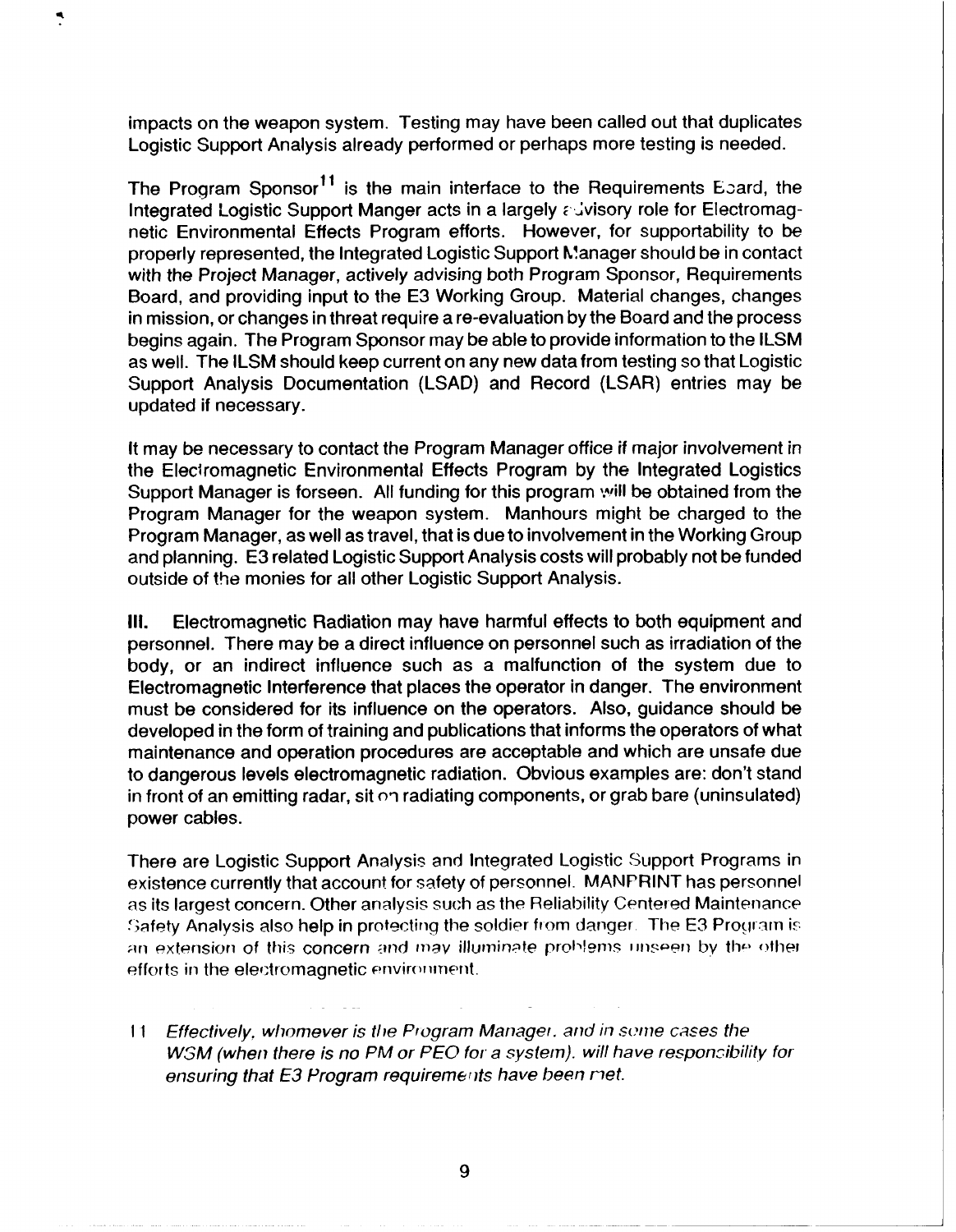Safety of personnel is just one consideration. There is also the safety factor in electromagnetic hazards affecting ordinance and fuel. Electrostatic discharge can ignite flammable fuels, while any number of electromagnetic effects may influence fuses, timers, and electroexplosive devices on ordinance.

4.

IV. Many problems that are solved by hardening of a weapon system will reoccur if the hardening degrades. Effectiveness of a hardened component is greatly affected by maintenance procedures, use, and wear. A system may become susceptible to electromagnetism through failure to reconnect a grounding cable or a gap left in a components housing after repair. It may be that personnel operating or repairing the system pick up a large amount of static electricity in the work area, inadvertantly damaging sensitive electrionic components. Natural wear might occur to external connections and bonds of systems, rust may disconnect a grounding wire or weld causing the system to become vulnerable to electromagnetic effects. Proper maintenance procedures need to be developed so that a previously hardened component does not become susceptible in the field. Logistic Support Analysis (LSA) Task 401 analyzes all operator and maintenance actions, and properly tailored, could be used to prevent electromagnetic support problems. These maintenance procedures need to be well specified in both training and publications.

To ensure continued hardening, surveillance procedures,  $12$  preferrably at field direct support level and part of a scheduled maintenance process, should be developed. If awareness is created that grounds should always be replaced after maintenance, corrosion of connectors should be watched, and shielding placement is important, then less systems should suffer degradation from electromagnetic disturbances. Also, Reliability Centered Maintenance (RCM) should be explored in relation to shielding, if any. The effect of storage, handling, and transportation methods should be explored. Sensitive replacement components should not be stored on metal shelves, next to magnetic fields, power cables, or conductive materials. Replacement parts packaged by themselves may not have the shielding and hardening a whole system might afford. During transportation, parts may not be able to pass through such things as metal detectors, magnetic bar code scanners, or electronic inventory control equipment.

The surveillance concept also relates to the procurement of new parts for the system. **If** the Government changes the manufacturer of a part that is specified in the design (and Technical Data Package drawings and specifications) to be hardened, then the component must continue to be produced with the appropiate shielding. It may be the case that the contractor with the Iowest bid to produce a component may not maintain as high a level of hardening, if any, as the original manufacturer.

12 Essentially a certification of continued hardening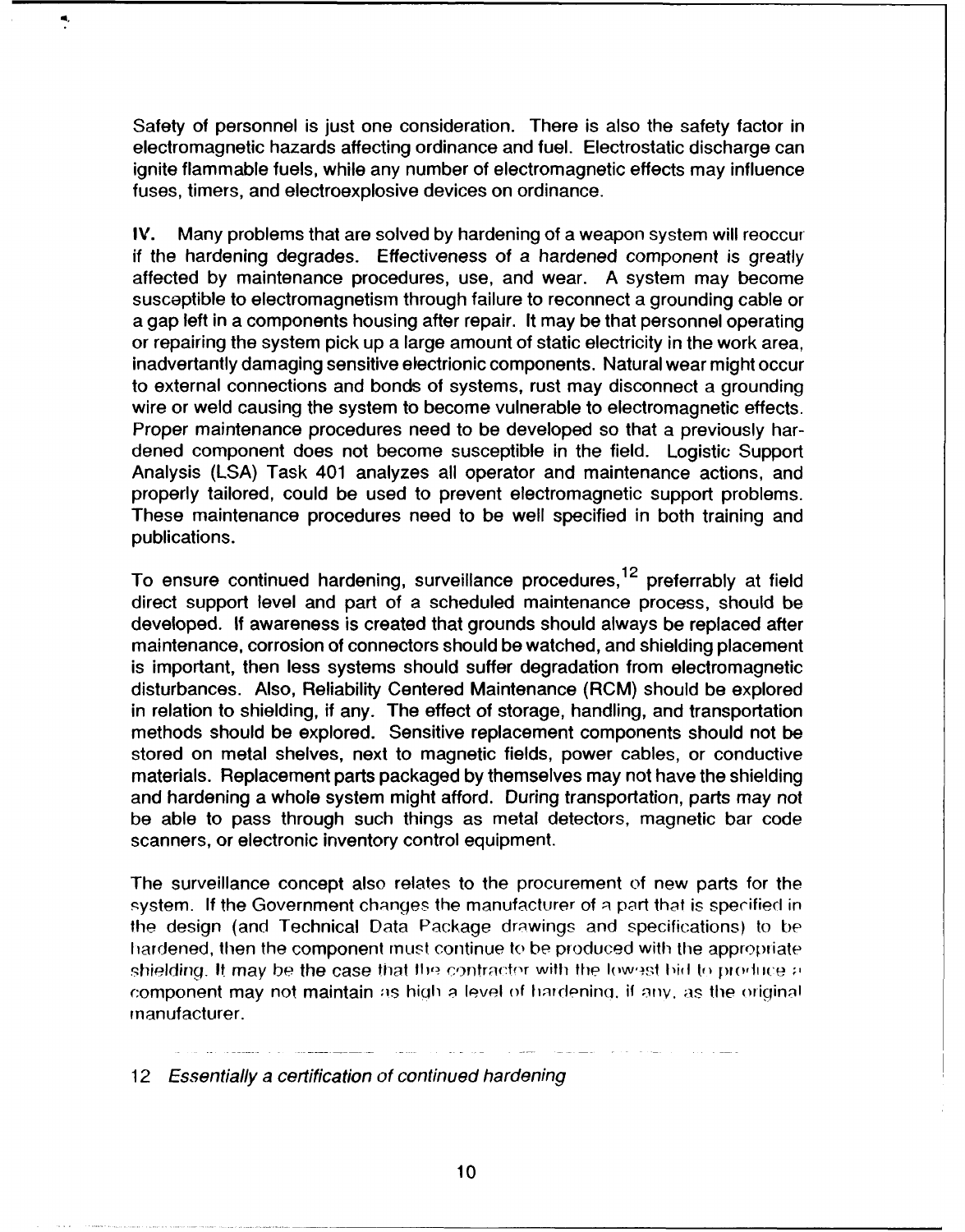### **GLOSSARY OF TERMS:**

**4**

**ASA(RDA)-** Assistant Secretary of the Army, Research, Development, and Acquisition.

Bonds- connections between metal parts to make low resistance electrical conductivity.

**CONUS-** Continental United States

**Electromagnetic Compatabillty (EMC)-** The condition which prevails when electronic communication equipment is collectively performing its individual designed functions without causing or suffering unacceptable degradation to or from other systems and equipment in the same environment.

**Electromagnetic Environmental Effects (E3)-** The **E3** Program is an effort **by** the Army to properly consider the influence of all electromagnetic environments on the operation of its systems. Adverse effects of electromagnetic energy (radio, RADAR, lightning, etc.) on systems can range from misfunction to destruction of electrical components. The goal of the **E3** Program is to identify and quantify probable limitations of systems in their predicted electromagnetic environment. Informed tradeoffs of system design or modification decisions can be made using this information. The **E3** Policy applies to all systems, subsystems, component parts and support equipment from all mission areas acquired under any acquisition strategy.

**E3POC-** Electromagnetic Environmental Effects Point of Contact, There are many Points of Contact for the **E3** Program. The Point of Contact for all **AMCCOM** systems is Norman Svendsen located at Picatinny Arsenal, see Available Resources.

**Electromagnetic Environmental Effects Requirements Board** (E3RB)- **A** functional committee of the **E3** Program that makes decisions regarding compliance of weapon systems. Membership includes: Chairman (SMCAR-TDS), Program Sponsor Representative, User Representative, **E3** Technical Representative, and other advisory members as appropriate.

**Electromagnetic Environmental Effects Working Group (E3WG)-** The actual technical analysis supporting development of **E3** criteria, rerommpndations. and trade-off analyses will be performed by this group. Membeiship consists of the AMCCOM E3 POC (Chairperson), Program Sponsor representative, user representative, Product Assurance Directorate, Safety, Explosive Ordnance Disposal. Integrated Logistics Support, and other members as appropriate.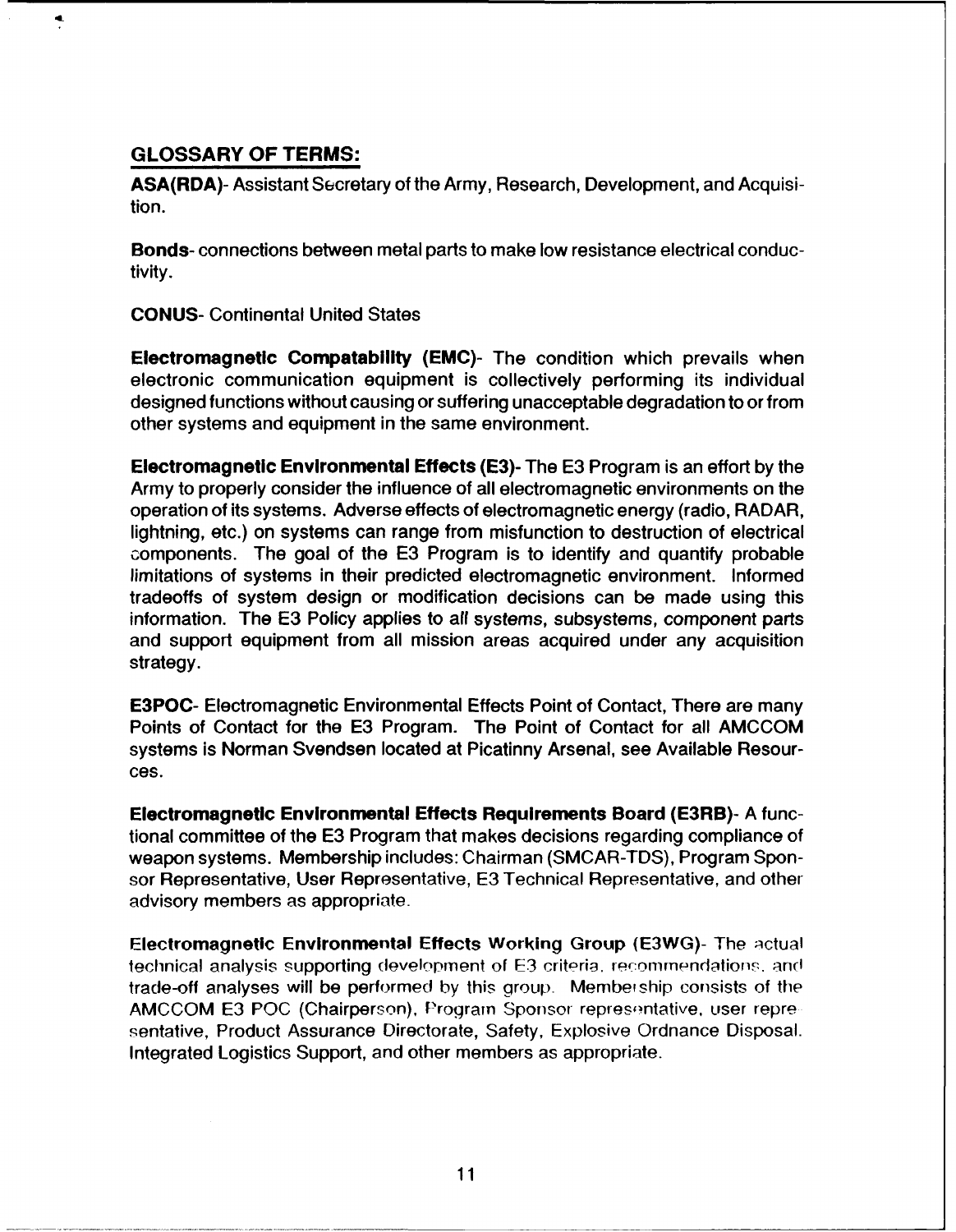**Electromagnetic Interference (EMI)-** Any electromagnetic energy which interupts, obstructs, or otherwise degrades or limits the effective performance of electronic equipment.

 $\blacktriangleleft$  .

 $\pmb{\cdot}$ 

**Electromagnetic Pulse (EMP)-** Broadband high power effect encompassing the totality of the system as an antenna, such as would occur from a nuclear blast.

**Electromagnetic Radiation Hazards (EMRH)-** The danger of electromagnetic radiation to fuels, elctronic hardware, ordnance, and personnel.

**Electromagnetic Radiation Operational (EMRO)-** The effect of electromagnetic radiation on the operation of systems containing electronic components.

**Electromagnetic Susceptibility (EMS)-** The degree to which an equipment, system, or subsystem evidences undesired responses caused **by** electromagnetic radiation to which it is exposed.

**Electromagnetic Vulnerability (EMV)-** The characteristics of a system which cause it to suffer a finite level of degredation in performing its mission as a result of having been subjected to a certain level of threat mechanism in a man made hostile environment.

**Electrostatic Discharge (ESD)- A** transfer of electric charge between bodies of different electrostatic potential in proximity or through direct contact.

**Filters-** Devices that permit selectively the passage of only certain frequencies.

**Grounds- (A) The** bonding of an equipment case, frame or chassis, to an object or vehicle structure to ensure common potential. (B) The connecting of an electrical circuit or equipment to earth or some connecting body of a large extent.

**Hardening-** The method of protection of electical components/systems from electromagntic disturbances that might harm operation. In general, there are three methods; shielding, filtering, or protective circuitry.

**High Power Microwaves-** Form of electromagnetic radiation, commonly known as radar.

ILSMT- Integrated Logistic Support Manager's Team.

**ILSP-** Integrated Logistic Support Plan, for additional guidance see DA Pam 700-55.

Lightning Effects (LE)- Damage or degredation of systems or subsystems due to a sudden discharge of static electric potential that occurs naturally.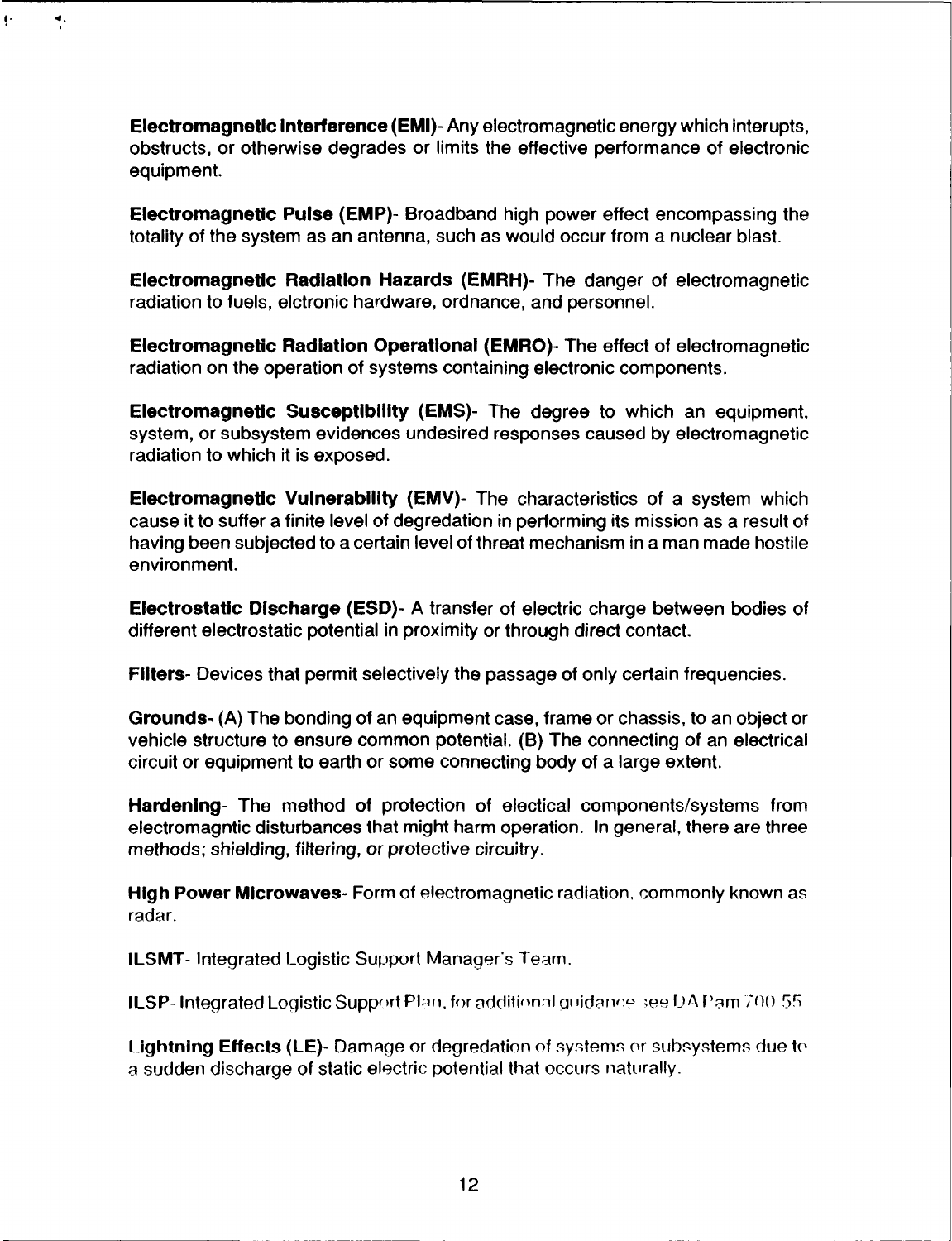**Radio Frequency (RF)-** Electromagnetic radiation occuring in the spectrum commonly used for telecommunications.

-----

 $\pmb{\cdot}$ 

Shields- Barriers that enclose or shadow a device for the purpose of preventing or reducing the transmission of electrical energy. The barrier can be conductive, dielectric, or have a nonmetallic absorptive core.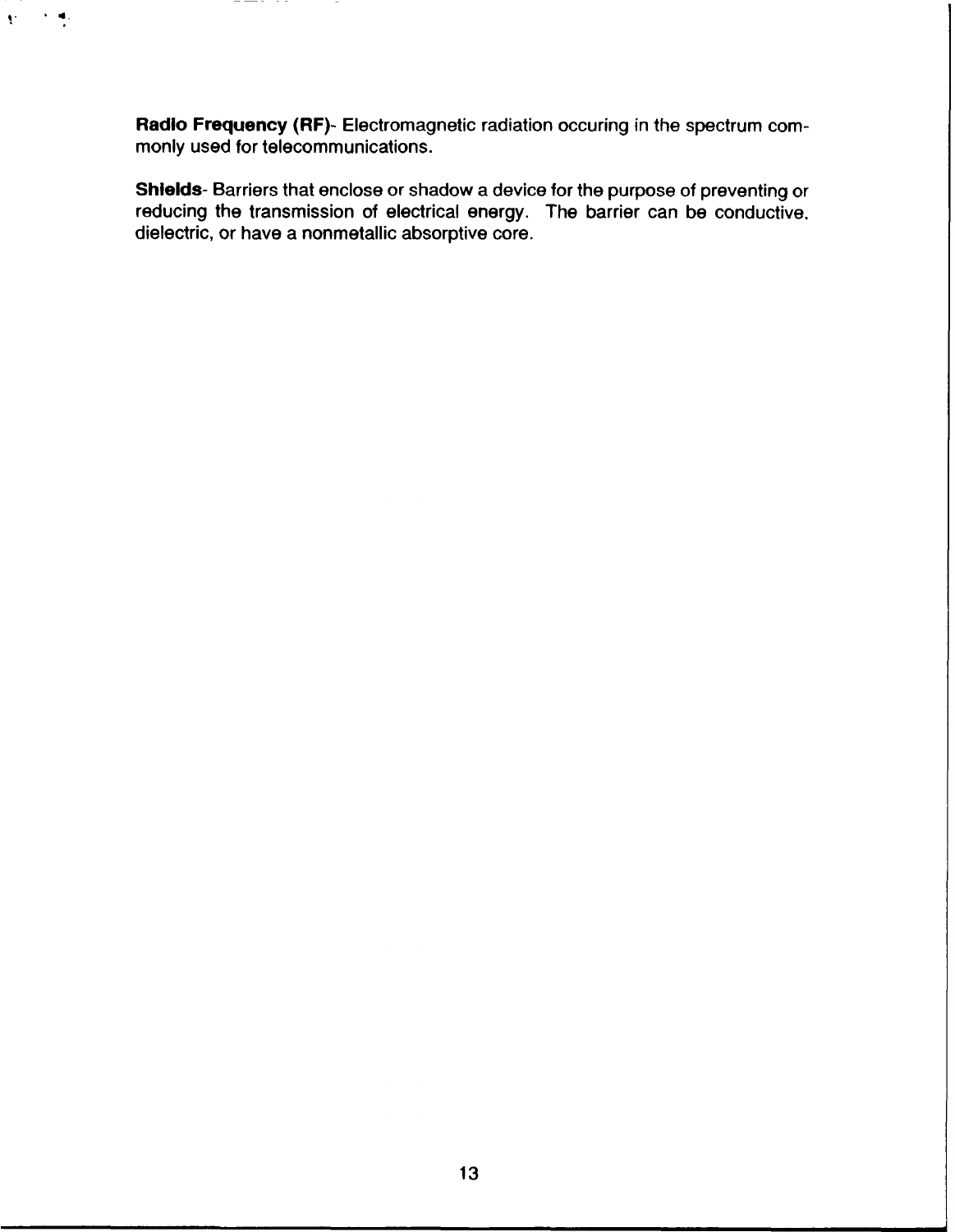# **AVAILABLE RESOURCES**

 $\mathbf{V} \in \mathbb{R}^{N \times N}$  . We

# **E3 Electromagnetic Compatability Design Guide-**

For further information contact: SARD-iPV (AV **225-3718)** or **AMSLC-VL** (AV **298-6828),** or one of the persons below

| Points of Contact for the Electromagnetic Environmental Effects Program |                                                                                                                    |                     |  |  |  |
|-------------------------------------------------------------------------|--------------------------------------------------------------------------------------------------------------------|---------------------|--|--|--|
| Department of the Army                                                  | <b>Major Roddy</b>                                                                                                 | DSN 227-5584        |  |  |  |
|                                                                         | Department of the Army<br>Office of the Assistant<br>Secretary,<br>ATTN: SARD-DOV<br>Washington, DC 20310-<br>0103 | COM (703) 697-5584  |  |  |  |
| HQ, AMC                                                                 | Mr. Joe Kreck                                                                                                      | DSN 284-9546        |  |  |  |
|                                                                         | Department of the Army                                                                                             | COM (703) 274-9546  |  |  |  |
|                                                                         | HQ, U.S. AMC<br>5001 Eisenhower Avenue<br><b>ATTN: AMCDE-POI</b><br>Alexandria, VA 22333-<br>0001                  | FAX (703) 274-5417  |  |  |  |
| AMCCOM and Picatinny Mr. Norm Svendsen                                  |                                                                                                                    | <b>DSN 880-3025</b> |  |  |  |
| <b>Arsenal Installation</b>                                             | <b>ARDEC</b>                                                                                                       | COM (201) 724-3025  |  |  |  |
|                                                                         | <b>ATTN: SMCAR-AEC-IE</b><br>Picatinny Arsenal, NJ<br>07806-5000                                                   | FAX (201) 724-5861  |  |  |  |
| <b>Edgewood Arsenal</b>                                                 | Mr. Tony Saponaro                                                                                                  | DSN 584-2865        |  |  |  |
| Installation                                                            | <b>CRDEC</b>                                                                                                       | COM (301) 671-2865  |  |  |  |
|                                                                         | <b>ATTN: SMCCR-SPO</b><br><b>Aberdeen Proving</b><br>Ground, MD 21010                                              | FAX DSN 584-3143    |  |  |  |
| <b>Rock Island Arsenal</b>                                              | Mr. Jim Meehan                                                                                                     | DSN 793-6325        |  |  |  |
| Installation                                                            | <b>HO. AMCCOM</b>                                                                                                  | COM (309) 782-6325  |  |  |  |
|                                                                         | ATTN: AMSMC-ASR-A<br>Rock Island, IL 61299-<br>6000                                                                | FAX DSN 793-3296    |  |  |  |
| <b>ILSM Resource</b>                                                    | HO, AMCCOM                                                                                                         | "DSN 793-2673.      |  |  |  |
|                                                                         | AT TN: AMSMC-MAE-WL (COM (309) 782-2673                                                                            |                     |  |  |  |
|                                                                         | Rock Island, IL 61299-<br>6000                                                                                     |                     |  |  |  |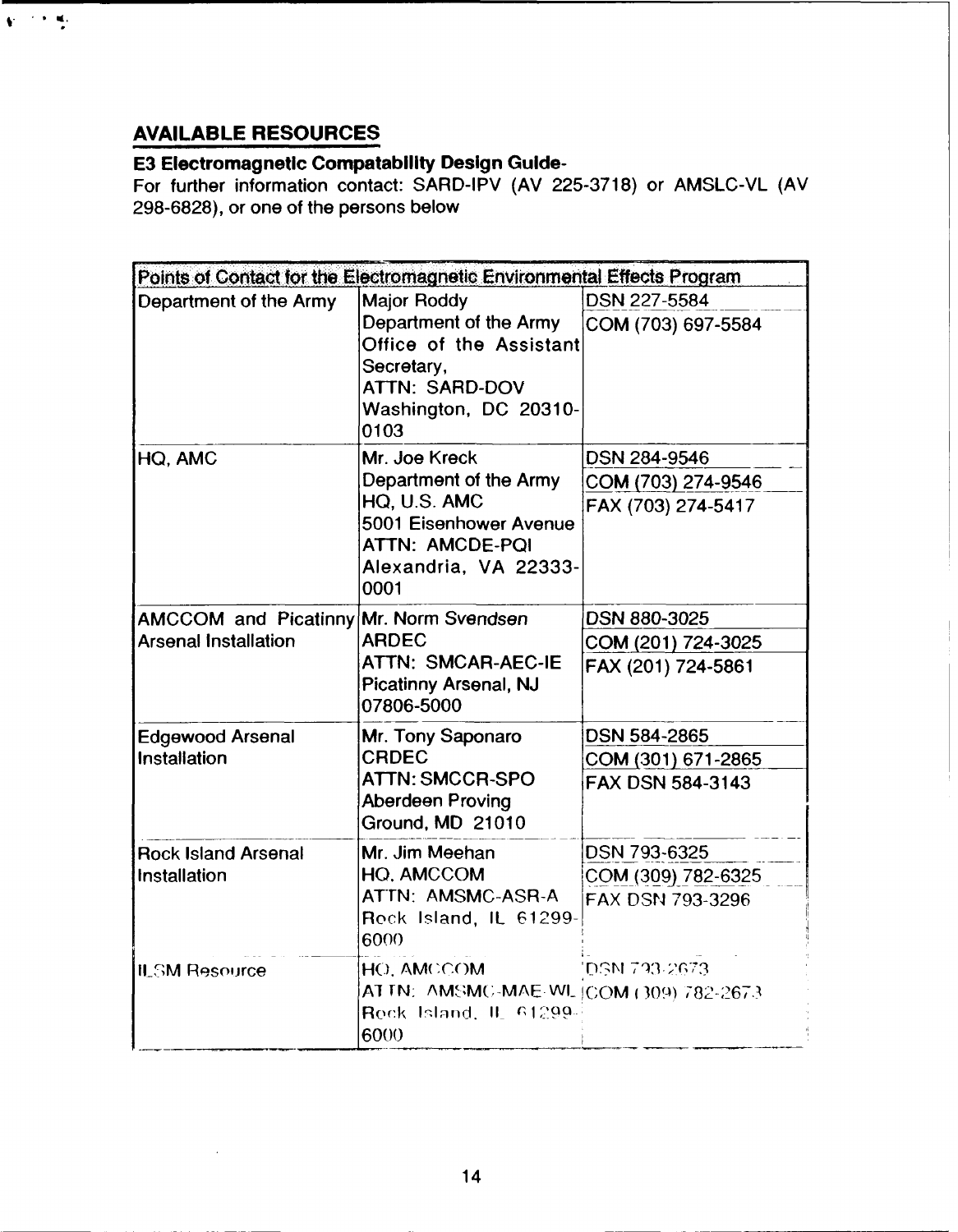#### **AVSCOM E3 Lessons Learned Database**

Point of Contact is the AVSCOM Directorate for Engineering, **AVSCOM ATTN: AMSAV-ES** 4300 Goodfellow Blvd St. Louis, MO 63120-1798

## **OGDEN/ERC** Government Systems, Applied Engineering Group, analysis **tools for the PM**

# **E3 Test Facilities:**

 $\mathbf{q}_1 \rightarrow \mathbf{q}_2$  and

Picatinny Arsenal Aberdeen Proving Ground White Sands Missile Range

#### **TRADOC E3 Awareness Video-** PIN#708504DA, or TVT9-200

(Must order from Tobyhanna Army Depot through local Audio-Visual office) or contact: Mr.William Napier AV **746-1837** or **COM (205) 876-1837 USAOMMCS ATTN:** ATSK-WE Redstone Arsenal, **AL 35897-6740**

TRADOC **E3** Awareness Training Package (Lesson Plans and Briefing Charts) Point of Contact: Mr. William Napier or Mr. Ken Meacham AV 746-3094, address same as above